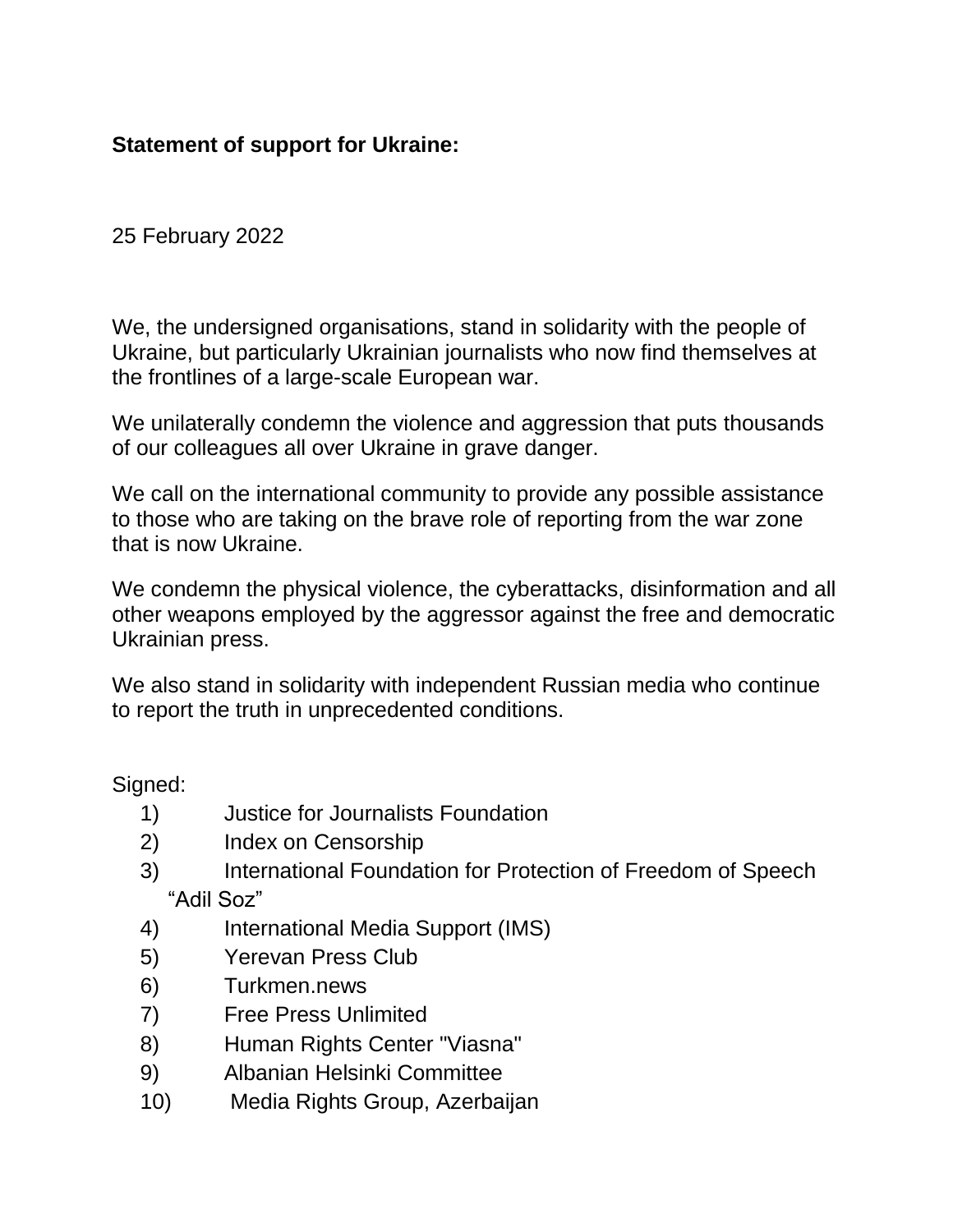- 11) European Centre for Press and Media Freedom
- 12) Association of European Journalists
- 13) School of Peacemaking and Media Technology in Central Asia
- 14) Human Rights Center of Azerbaijan
- 15) Reporters Without Borders, RSF
- 16) Association of Independent Press of Moldova, API
- 17) Public Association "Dignity", Kazakhstan
- 18) PEN International
- 19) Human Rights House Foundation, Norway
- 20) IFEX
- 21) UNITED for Intercultural Action
- 22) Human Rights House Yerevan
- 23) Helsinki Citizens' Assembly Vanadzor, Armenia
- 24) Rafto Foundation for Human Rights, Norway
- 25) Society of Journalists, Warsaw
- 26) The Swedish OSCE-network
- 27) Hungarian Helsinki Committee
- 28) Legal policy research centre, Kazakhstan
- 29) Public Foundation Notabene Tajikistan
- 30) HR NGO "Citizens' Watch St. Petersburg, Russia
- 31) English PEN
- 32) Public organization "Dawn" Tajikistan
- 33) International Press Institute (IPI)
- 34) The Union of Journalists of Kazakhstan
- 35) ARTICLE 19
- 36) Human Rights House Tbilisi
- 37) Rights Georgia
- 38) Election Monitoring and Democracy Studies Center. Azerbaijan
- 39) International Service for Human Rights (ISHR)
- 40) Bulgarian Helsinki Committee
- 41) Global Forum for Media Development (GFMD)
- 42) International Federation of Journalists (IFJ)
- 43) European Federation of Journalists
- 44) Social Media Development Center, Georgia
- 45) Populus Rei, Georgia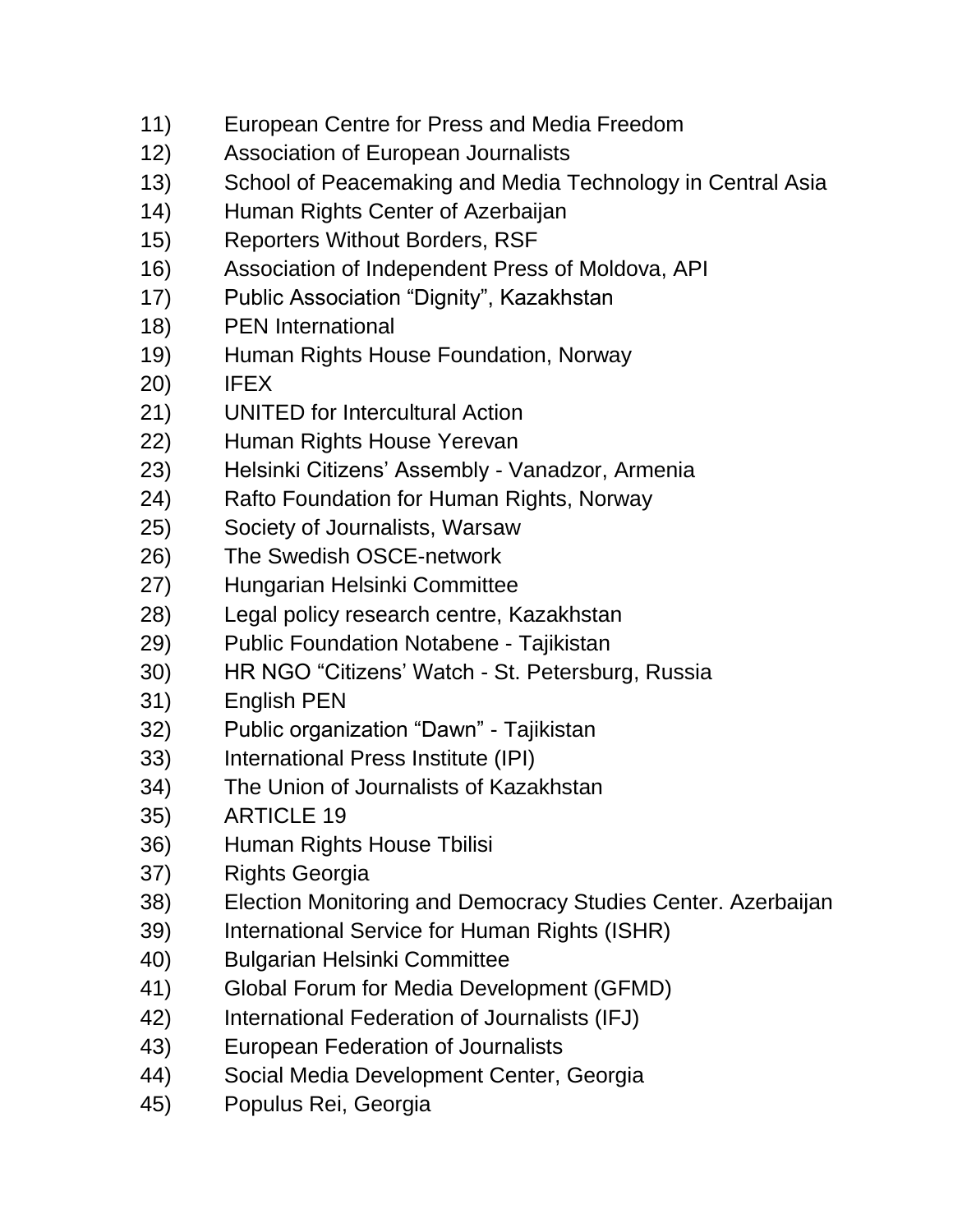- 46) OBC Transeuropa
- 47) The Bureau of Investigative Journalism
- 48) Journalists Union YENI NESIL, Azerbaijan
- 49) Media and Law Studies Association (MLSA) , Istanbul
- 50) Baku Press Club
- 51) Centre for Journalism Innovation and Development Premium **Times**
- 52) Union Sapari
- 53) The Coalition For Women In Journalism (CFWIJ)
- 54) Committee to Protect Freedom of Expression, Armenia
- 55) FEDERATIA SINDICATELOR DIN SOCIETATEA ROMANA
	- DE RADIODIFUZIUNE, Bucharest, ROMANIA
- 56) CD FILMS (FRANCE)
- 57) CFDT-Journalistes
- 58) Belarusian Association of Journalists
- 59) SafeJournalists network
- 60) Association of Journalists of Kosovo
- 61) Association of Journalists of Macedonia
- 62) BH Journalists Association
- 63) Croatian Journalists' Association
- 64) Independent Journalists Association of Serbia
- 65) Trade Union of Media of Montenegro
- 66) Analytical Center for Central Asia (ACCA)
- 67) Trade Union of Croatian Journalists
- 68) European Press Prize
- 69) Ethical Journalism Network
- 70) European Journalism Centre
- 71) Slovene Association of Journalists
- 72) Investigative Studios
- 73) PEN Belarus
- 74) Public Media Alliance (PMA)
- 75) Estonian Association of Journalists
- 76) Federación de Sindicatos de Periodistas (FeSP) (Spain)
- 77) DJV, German Journalist Federation
- 78) Free Russia Foundation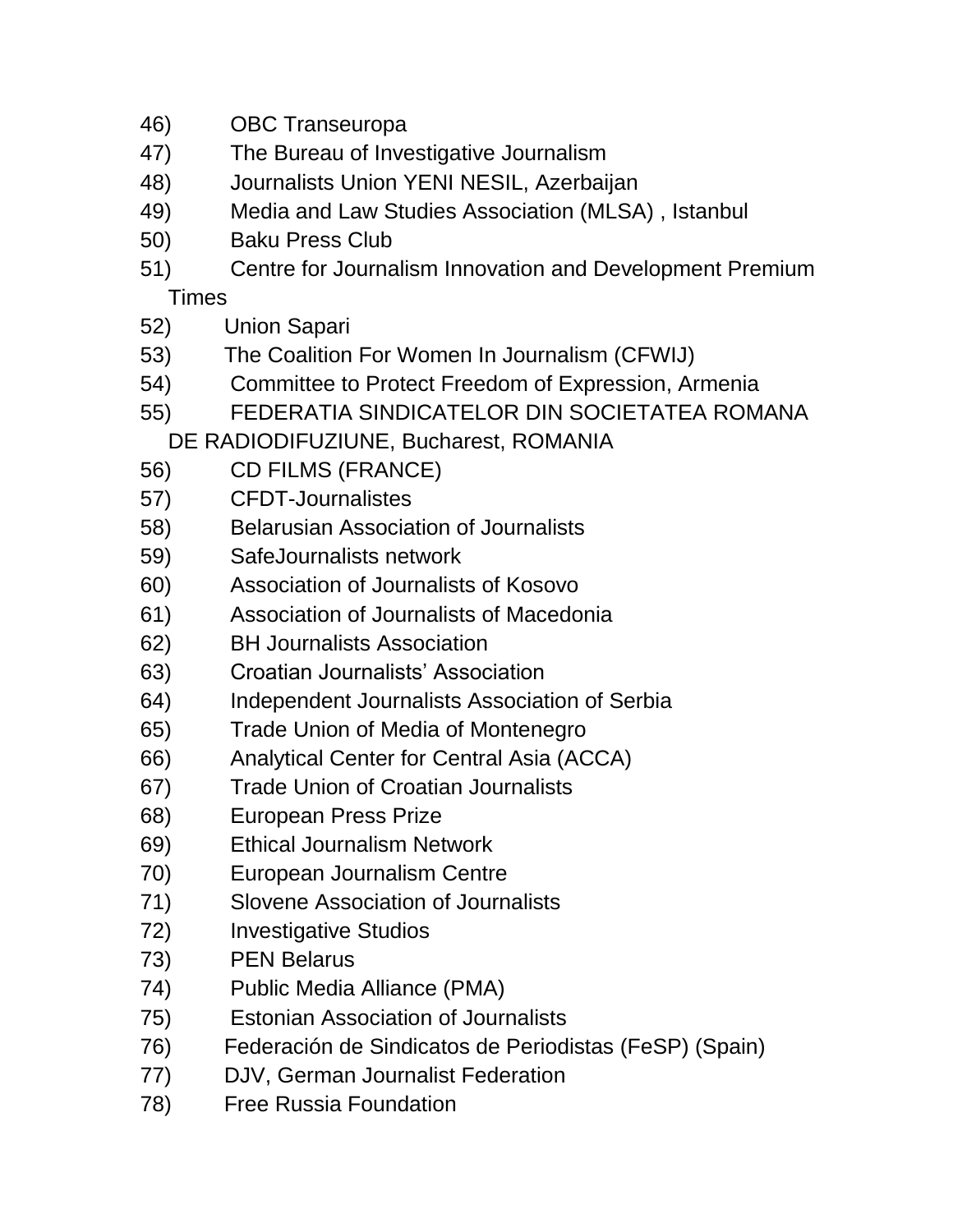- 79) Association for Human Rights in Central Asia AHRCA
- 80) "Human Rights Consulting Group" Public Foundation, Kazakhstan
- 81) Committee to Protect Journalists
- 82) [Ski Club of I](http://www.scij.ski/)nternationa[l](http://www.scij.ski/) [Journalists](http://www.scij.ski/) (SCIJ)
- 83) Women In Journalism Institute, Canada associate of CFWIJ
- 84) Romanian Trade Union of Journalists MediaSind
- 85) Romanian Federation Culture and Mass-Media FAIR, MediaSind
- 86) New Generation of Human Rights Defenders Coalition, Kazakhstan
- 87) Coalition for the Security and Protection of Human Rights Defenders, Activists, Kazakhstan
- 88) Legal policy Research Centre, Kazakhstan
- 89) Eurasian Digital Foundation, Kazakhstan
- 90) Legal Analysis and Research Public Union, Azerbaijan
- 91) German Journalists Union
- 92) Digital Rights Expert Group, Kazakhstan
- 93) Bella Fox, LRT/Bellarus Media, Lithuania
- 94) Syndicat national des journalistes CGT (SNJ-CGT), France
- 95) Karin Wenk, Editor in Chief Menschen Machen Medien
- 96) Press Emblem Campaign
- 97) Federacion de Servicios, Consumo y Movilidad (FeSMC) UGT (Spain)
- 98) Sindicato dos Jornalistas, Portugal
- 99) International media project Август2020/August2020 (august2020.info), Belarus
- 100) Independent Association of Georgian Journalists (journalist.ge)
- 101) Independent Trade Union of Journalists and Media Workers, **Macedonia**
- 102) Foreign Policy Centre
- 103) Zlatko Herljević, croatian journalist, lecturer of journalism at University VERN, Zagreb, Croatia
- 104) Independent Journalists' and Media Workers' Union (JMWU), Russia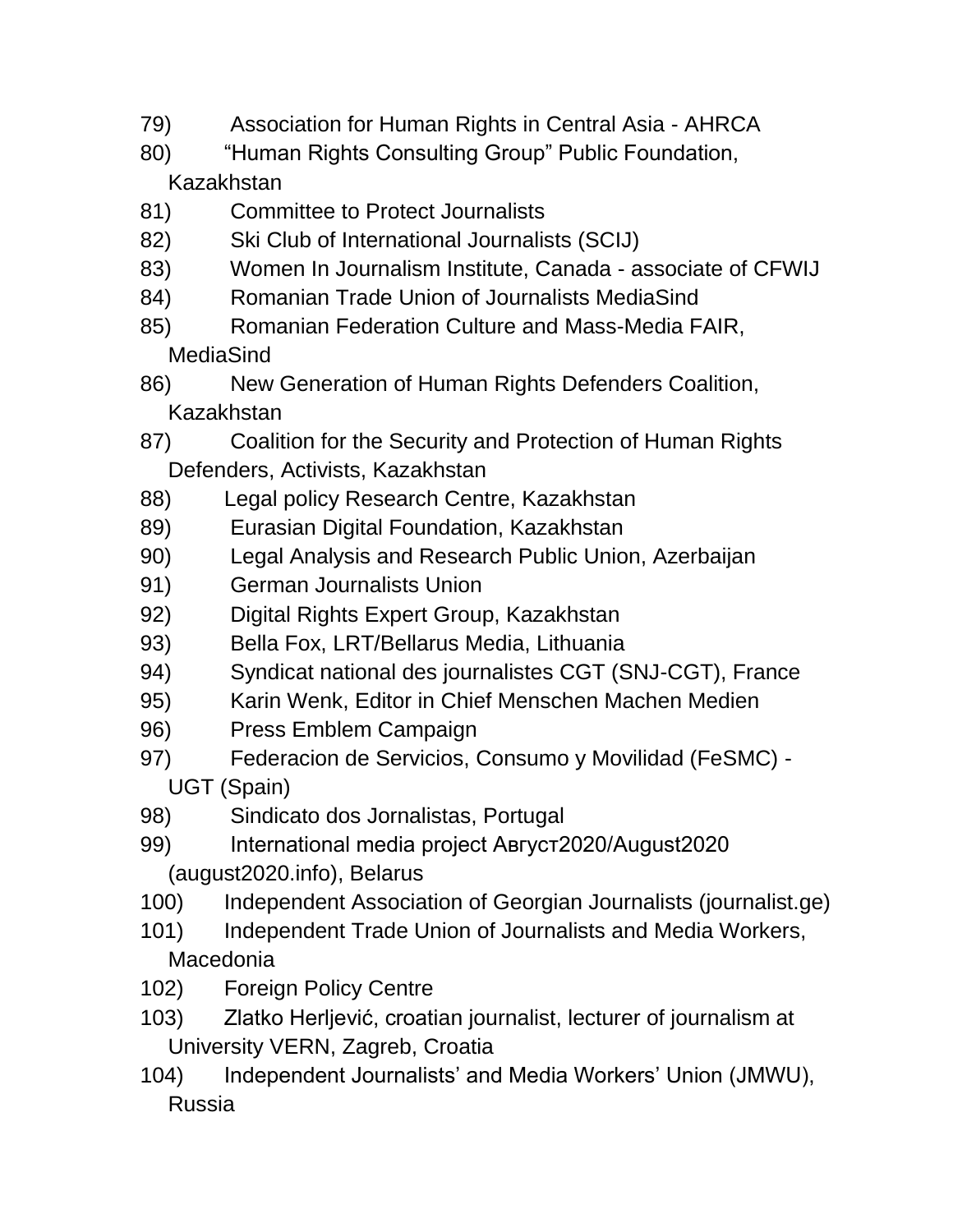- 105) The Daphne Caruana Galizia Foundation
- 106) Hungarian Press Union (HPU), Hungary
- 107) Lithuanian Journalists Union
- 108) National Union of Journalists UK & Ireland
- 109) Federazione Nazionale Stampa Italiana (Italy)
- 110) Dutch Association of Journalists (NVJ)
- 111) Uzbek Forum for Human Rights
- 112) Association of Journalists, Turkey
- 113) Slovak Syndicate of Journalist, Slovakia
- 114) GAMAG Europe (European Chapter of the Global Alliance for Media and Gender)
- 115) Slovenian Union of Journalists (SNS)
- 116) Federación de Asociaciones de Periodistas de España (FAPE)
- 117) Syndicate of Journalists of Czech Republic
- 118) 360 Degrees, Media outlet, North Macedonia
- 119) Frontline, Skopje, North Macedonia
- 120) Community Media Solutions (UK)
- 121) The Norwegian Union of Journalists, Norway
- 122) Rentgen Media ( Kyrgyz Republic)
- 123) Union of Journalists in Finland (UJF)
- 124) Syndicat National des Journalistes (SNJ), France
- 125) The Swedish Union of Journalists, Sweden
- 126) Asociación Nacional de Informadores de la Salud. ANIS. España
- 127) Association Générale des Journalistes professionnels de Belgique (AGJPB/AVBB)
- 128) Macedonian Institute for Media (MIM), *North Macedonia*
- 129) Lithuanian Journalism Centre, Lithuania
- 130) Club Internacional de Prensa (CIP), España
- 131) Periodical and Electronic Press Union
- 132) Fojo Media Institute, Sweden
- 133) Mediacentar Sarajevo
- 134) Media Diversity Institute
- 135) Impressum les journalistes suisses
- 136) Agrupación de Periodistas FSC-CCOO